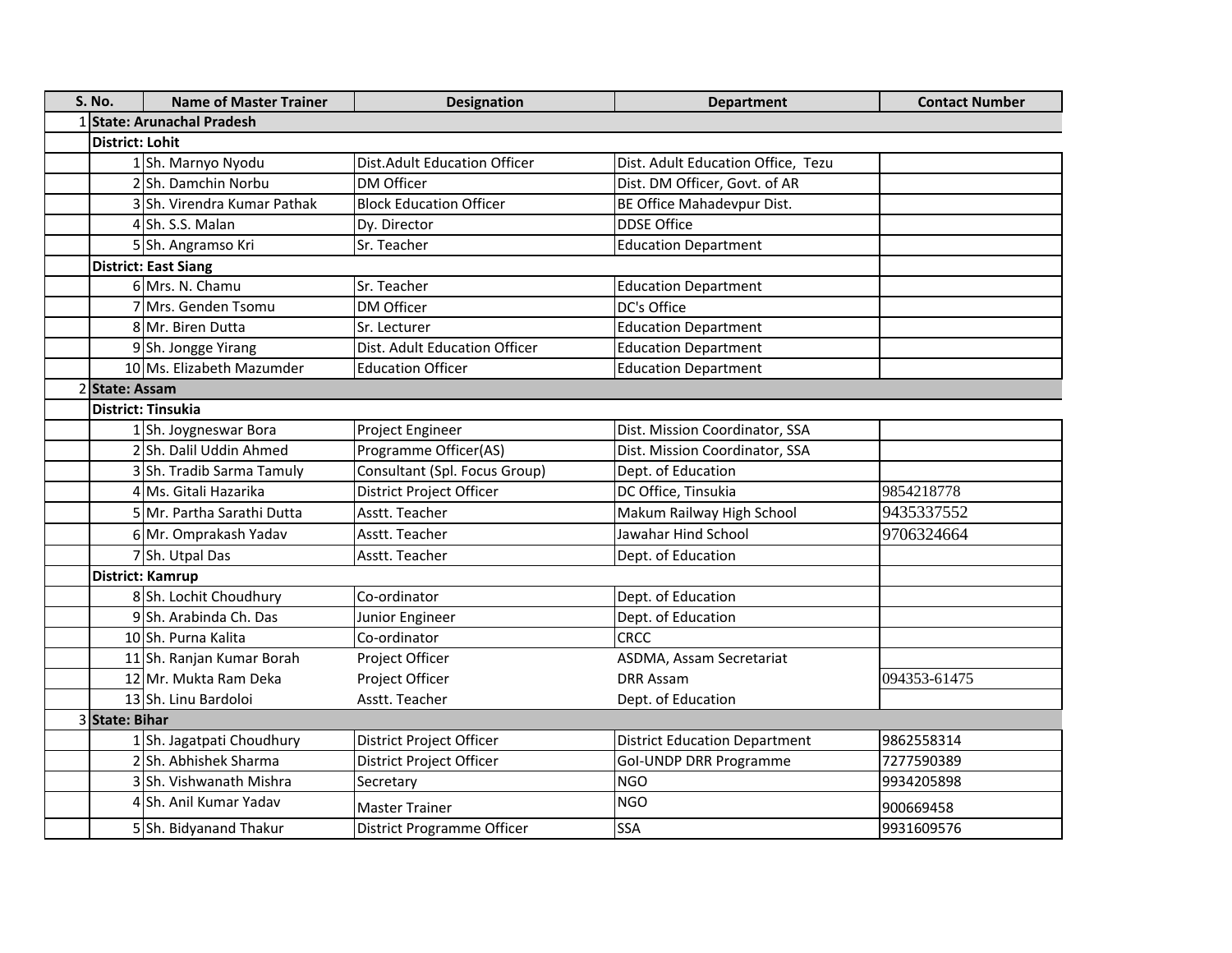| 6 Sh. Pradeep Kumar                         | District Programme Officer               | SSA-Establishment                             | 9431456551 |
|---------------------------------------------|------------------------------------------|-----------------------------------------------|------------|
| 7 Sh. Ram Dayal Sharma                      | <b>Block Education Extension Officer</b> | <b>BEE Office</b>                             | 9973243371 |
| 8Dr. Binod Kumar                            | <b>APO</b>                               | Dept. of Education                            | 8986313851 |
| 9 Shri Sunil Kumar Sah                      | Master Trainer                           |                                               | 9534527844 |
| 10Sh. Amit Prakash                          | Capacity Building & Training Officer     | <b>Gol-UNDP DRR Programme</b>                 | 9934588335 |
| 4 State: Delhi                              |                                          |                                               |            |
| <b>District:South-West</b>                  |                                          |                                               |            |
| 1 Sh. Charan Singh Yadav                    | <b>Nodal Officer</b>                     | DDE, SW-B                                     | 9868489393 |
| 2 Sh. U.K. Tanti                            | PGT                                      | Dept. of Education, DDE, SW-B                 | 9868374217 |
| 3 Sh. Ram Chander,                          | District Project Officer                 | District Disaster Management Authority        | 9971975737 |
| 4 Sh. Sanjay Kumar Jha                      | Project Coordinator                      | District Disaster Management Authority        | 9312156998 |
| <b>District: West</b>                       |                                          |                                               |            |
| 5 Ms. Sumedha Goel                          | District Project Officer                 | <b>District Disaster Management Authority</b> | 9873931566 |
| Sh. Shakti Kumar<br>6                       | Project Coordinator                      | <b>District Disaster Management Authority</b> | 9990772094 |
| 7 Sh. Surinder Kumar                        | <b>TGT</b>                               | Dept. of Education                            | 9250172258 |
| 8 Sh. Novil                                 | <b>TGT</b>                               | Dept. of Education                            | 9990991388 |
| 9 Sh. Rakesh Kumar Tawar                    | <b>TGT-Maths</b>                         | Dept. of Education                            | 9868007580 |
| 5 State: Gujarat                            |                                          |                                               |            |
| 1 Mr. Matang Hitesh Virjibhai               | CRC.CO.ordinator                         | Dept. of Education                            | 9377963640 |
| 2 Mr. Varvabhai N. Duva                     | CRC.CO.ordinator                         | Dept. of Education                            | 9426850495 |
| 3 Sh. Pandav Mahendra K.                    | CRC. Co- Bhangor                         | Dept. of Education                            | 9099340606 |
| 4 Sh. Ghediya Dipak. L                      | <b>BRP</b>                               | Dept. of Education                            | 9824239103 |
| 5 Sh. Solanki Govindsinh Vijaysinh          | <b>Assistant Teacher</b>                 | Dept. of Education                            | 9687612387 |
| 6 Sh. Dinesh Kumar Mavaji Bhai<br>Chaudhari |                                          | Dept. of Education                            | 9427287999 |
| Sh. Kanubhai Sendhabhai                     |                                          | Dept. of Education                            |            |
| 7 Chaudhari                                 | Asst. Teacher                            |                                               | 9428089616 |
| 8 Sh. Padrai Viral Ramniklal                | Asst. Teacher                            | Dept. of Education                            | 9979331326 |
| 6 State: Haryana                            |                                          |                                               |            |
| 1 Dr. Abhay Kumar Shrivastava               | <b>Head Faculty</b>                      | Disaster Management, HIPA, Gurgaon            | 9873289737 |
| 2 Sh. Sudeep Deepak Pagedar                 | Research Officer                         | HIPA, Gurgaon                                 | 9892927812 |
| 3 Ms. Lakshita Boora                        | Research Officer                         | HIPA, Gurgaon                                 | 8683043270 |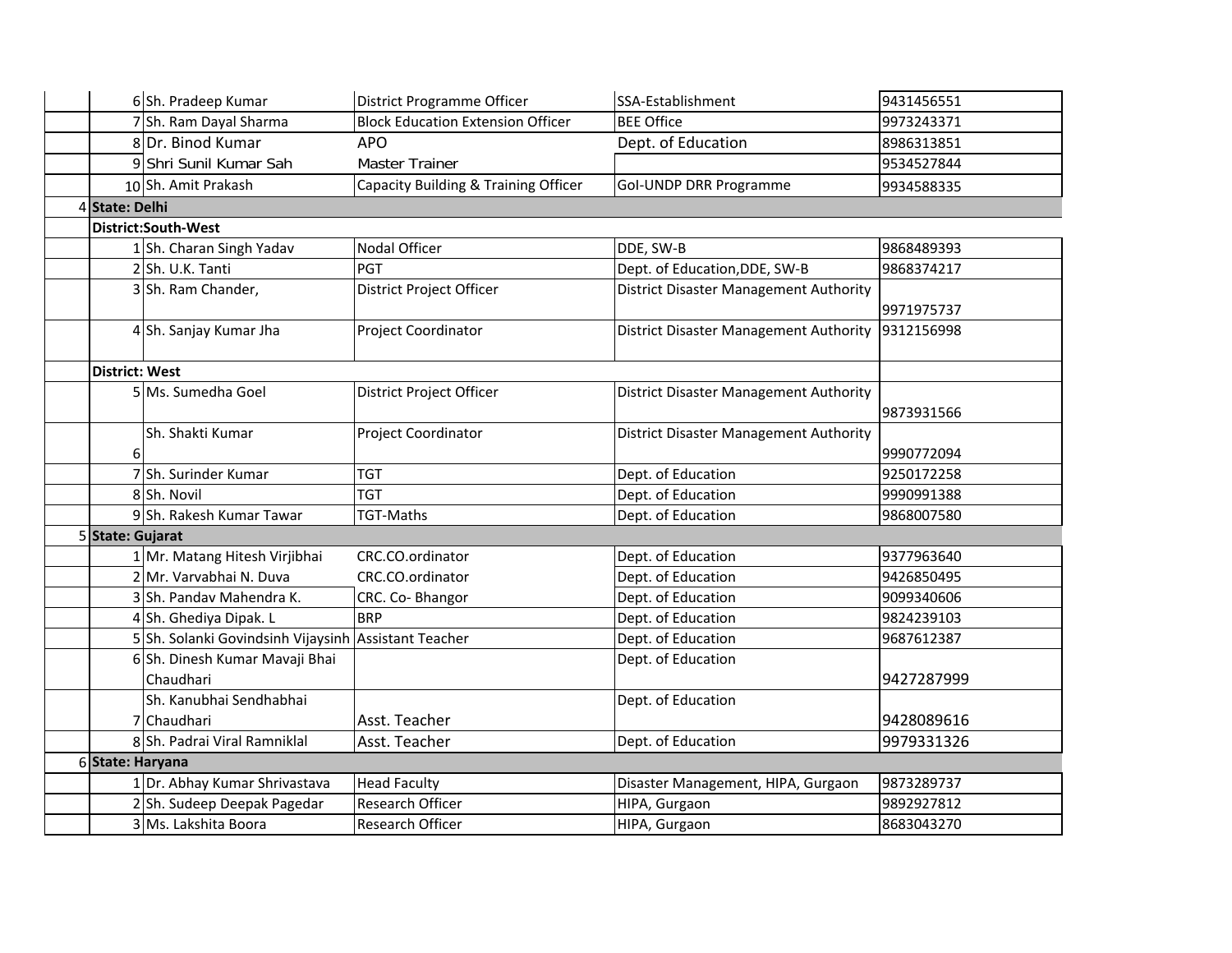| 4 Sh. Sumedh Patil             | Research Officer         | HIPA, Gurgaon                        | 7620474400   |
|--------------------------------|--------------------------|--------------------------------------|--------------|
| 5 Sh. Ankush Gawande           | Research Officer         | HIPA, Gurgaon                        | 9960889094   |
| 6 Ms. Agnibina Mitra           | Research Officer         | HIPA, Gurgaon                        | 9873644064   |
| 7 Ms. Ambika Dabral            | Research Officer         | HIPA, Gurgaon                        | 9716767782   |
| 8 Ms. Priya Namrata Topno      | Research Officer         | HIPA, Gurgaon                        | 9871174711   |
| 9 Sh. Jitendra Singh Chauhan   | Research Officer         | HIPA, Gurgaon                        | 9013475730   |
| 10Sh. Pravin Kumar             | Research Officer         | HIPA, Gurgaon                        | 9873969353   |
| 11 Ms.Surabhi Rawat            | Research Officer         | HIPA, Gurgaon                        | 8860604321   |
| 12 Sh.Animesh Prakash          | District Project Officer | DC Office, Faridabad.                | 7428921127   |
| 13 Sh. Vipul Kumar Nakum       | Research Officer         | HIPA, Gurgaon                        | 9409389448   |
| 7 State: Himachal Pradesh      |                          |                                      |              |
| 1 Sh. Bhahadur Singh Mehta     | Lecturer                 | Dept. of Education                   | 9418120202   |
| 2 Sh. Satish Kumar Rana        | Lecturer                 | Dept. of Education                   | 094184 85552 |
| 3 Sh. P.C.R. Negi,             | Associate Professor      | GCTE, Dharamshala,                   | 9816354345   |
| 4 Sh. Sanjay Pathania          | Associate Professor      | GCTE, Dharamshala, Dist. Kangra      | 9418016111   |
| 5 Dr. Ranjit Singh Thakur,     | Assistant Professor      | Dept. of Education, Dist. Kangara    | 094180-17600 |
| 6 Sh. Rakesh Rana,             | Assistant Professor      | Dept. of Education, Dist. Kangara    | 9418024497   |
| 7 Sh. Tej Singh Verma          | Associate Professor      | Dept. of Education,                  | 9418164440   |
| 8 Sh. Hem Raj Thakur           | Assistant Engineer       | SSA, DIET, Education Department      | 9416031600   |
| 9 Sh. Yashwant Singh Deepak    | Lecturer                 | <b>DIET, Education Department</b>    | 094180-13288 |
| 10 Sh. Sunil Rangra            | Lecturer                 | <b>DIET, Education Department</b>    | 01902-265561 |
| 11 Shri Sukhdev Singh          | Fire Man                 | Town Hall Fire Brigade, ASR          | 8427978765   |
| 8 State: Maharashtra           |                          |                                      |              |
| <b>District: Pune</b>          |                          |                                      |              |
| 1 Prof. Kiran Gopal Khajekar   | Hon. Secretary           | Indian Red Cross Society             | 9850024197   |
| 2 Sh.Devkule Pramod Abasaheb   | Teacher                  | Dept. of Education                   | 9421116049   |
|                                |                          |                                      |              |
| 3 Sh. Kadam Amol               | Teacher                  | Dept. of Education                   | 9766710721   |
| Machchhindranath               |                          |                                      |              |
| 4 Sh. Vitthal Bhausaheb Banote |                          |                                      | 8975232955   |
|                                | <b>DDMO</b>              | <b>Collector Office</b>              |              |
| 5 Ms. Shital Vitthal Banote    | NGO-Coordinator          | Lonar Foundation                     | 9175931745   |
| 6 Sh. Vijay Kumar David        | Dist. Commandant         |                                      | 9422603571   |
| Nanandikar                     |                          | Road Safety Petrol and Civil Defence |              |
| 7 Sh. Bhingardeve Tanaji Bapu  |                          |                                      | 9764484495   |
|                                | Senior Instructor (RT)   | Retaired, Home Guards,               |              |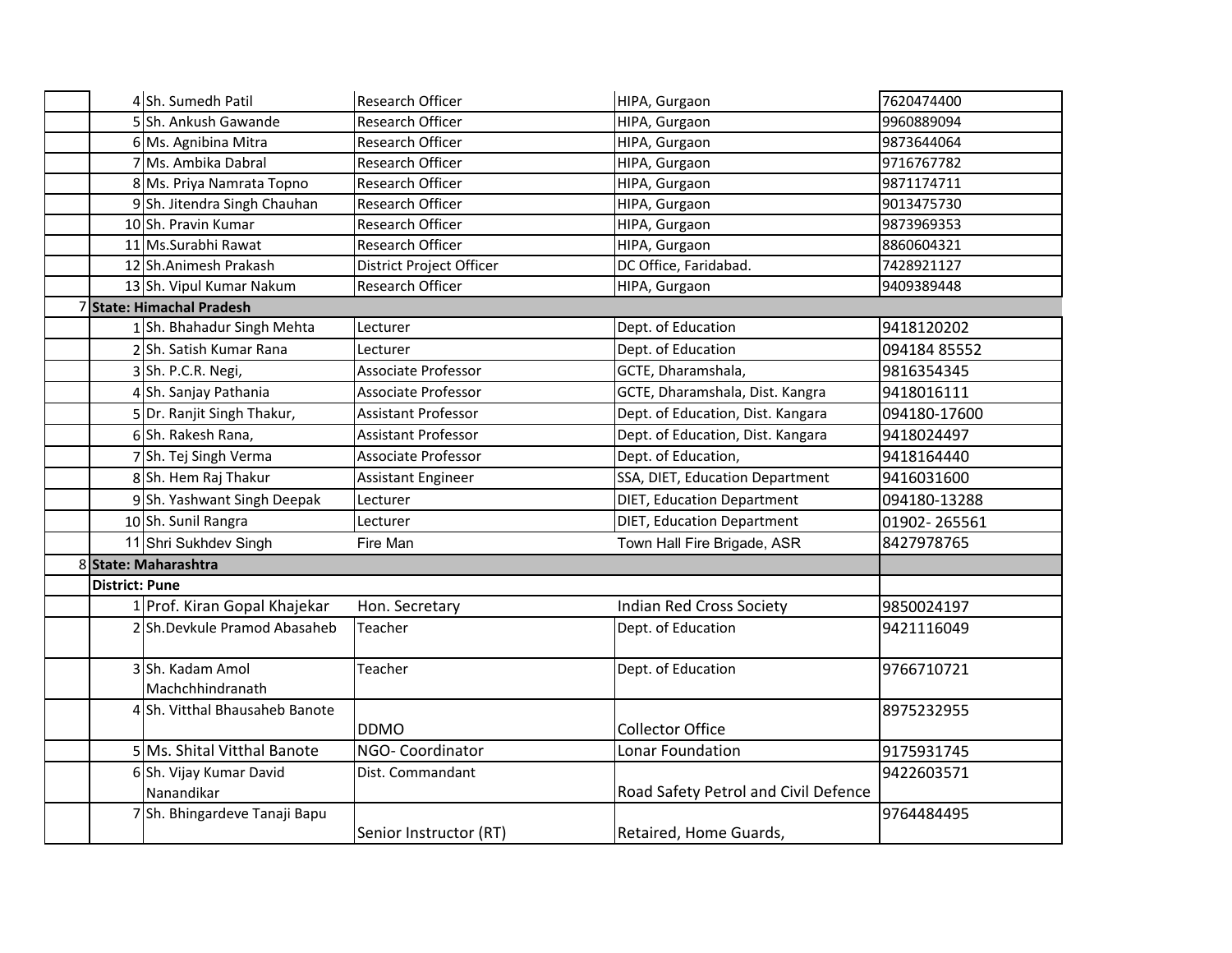|                   | 8 Sh. Jagatap Nitin Mahadev           | Ex. Off. Education                  | Panchayat Samity                             | 9422038215 |
|-------------------|---------------------------------------|-------------------------------------|----------------------------------------------|------------|
|                   | 9Sh. Walvekar Shrinivas Baji Rao      |                                     |                                              | 9422405709 |
|                   |                                       | Asst. Teacher                       | Shri Bhavani Vidhyamandar                    |            |
|                   | 10 Sh. Milind Vaidya                  | Chairman                            | Centre for DM and Studies,                   | 7588072765 |
|                   | 11 Sh.Bendare Motilal Sitaram         | E.O. (edn.)                         | Dept. of Education                           | 9850867870 |
| 9 State: Manipur  |                                       |                                     |                                              |            |
|                   | <b>District: Imphal East</b>          |                                     |                                              |            |
|                   | 1Sh. Leimapokpam Jumen Singh          | Teacher                             | Dept. of Education                           |            |
|                   | 2 Sh. Heikmjam Jaya Chame             | MT Coordinator                      | Relief & DM Department                       |            |
|                   | 3 Sh. Warepam Amarjit Singh           | <b>MT Coordinator</b>               | Relief & DM Department                       |            |
|                   | 4 Sh. Priyojit Tongbram               | <b>Master Trainer</b>               | Relief & DM Department                       |            |
|                   | 5 Sh. Tongbram                        | Teacher                             | Dept. of Education                           |            |
|                   | <b>District: Chandel</b>              |                                     |                                              |            |
|                   | 6 Ms. Namita Tangbram                 | <b>State Project Officer</b>        | Relief & DM Department                       |            |
|                   | 7 Sh. Naorem Robi Singh               | <b>Zonal Education Officer</b>      | Dept, of Education                           |            |
|                   | 8 Sh. Yumnam Bira Singh               | Lecturere                           | Dept. of Education, SSA                      |            |
|                   | 9Sh. Wangkheimayum Phulindro STeacher |                                     | Dept. of Education                           |            |
|                   | 10Sh. KL. Arun Anal                   | Co-ordinator                        | Dept. of Education, SSA                      |            |
|                   | 10 State: Meghalaya                   |                                     |                                              |            |
|                   |                                       |                                     | District Institute of Education & Training   |            |
|                   | 1 Mrs. Medarishisha Diengdoh          | Lecturer (Geography)                | (NONGPOH)                                    | 9436161944 |
|                   | 2 Smt. Kyntiew Akor Suchiang          | Lecturer (Political Science)        | District Institute of Edu. & Training        | 9615740742 |
|                   | 3 Smt. N. Phukaw                      | <b>District Education Officer</b>   | <b>District Education Office</b>             |            |
|                   | 4 Ms. Pynbianglin. Lyngba             | Asst. District Project Officer (DM) | O/o The Deputy Commissioner RI-BH 9856837510 |            |
|                   | 5 Sh. Henlybirth M. Sangma            | <b>Assistant Teacher</b>            | Dept. of Education                           |            |
|                   | 6Sh. Richas Shira                     | <b>Assistant Lecture</b>            | Dept. of Education, DIET                     |            |
|                   |                                       |                                     |                                              | 937796364  |
|                   | Sh. Herman Marweing                   | Officer SSO                         | Office of the Sub-Divisional School          |            |
|                   |                                       |                                     | <b>Education Officer</b>                     | 857534229  |
| 11 State: Mizoram |                                       |                                     |                                              |            |
|                   | <b>District: Aizawal</b>              |                                     |                                              |            |
|                   | 1 Sh. F. Vannunchoma                  | Lecturer                            | Dept. of Education, DIET                     |            |
|                   | 2 Mrs. Ngurhmingliani Chinzah         | Principal                           | Dept. of Education, DIET                     |            |
|                   | 3Sh. Irene Lalmuanzovi                | Dist. Project Coordinator           | DM & Rehabitation                            |            |
|                   | 4 Mr. John Zorammawia                 | Lecturer                            | <b>DIET</b>                                  | 9862568150 |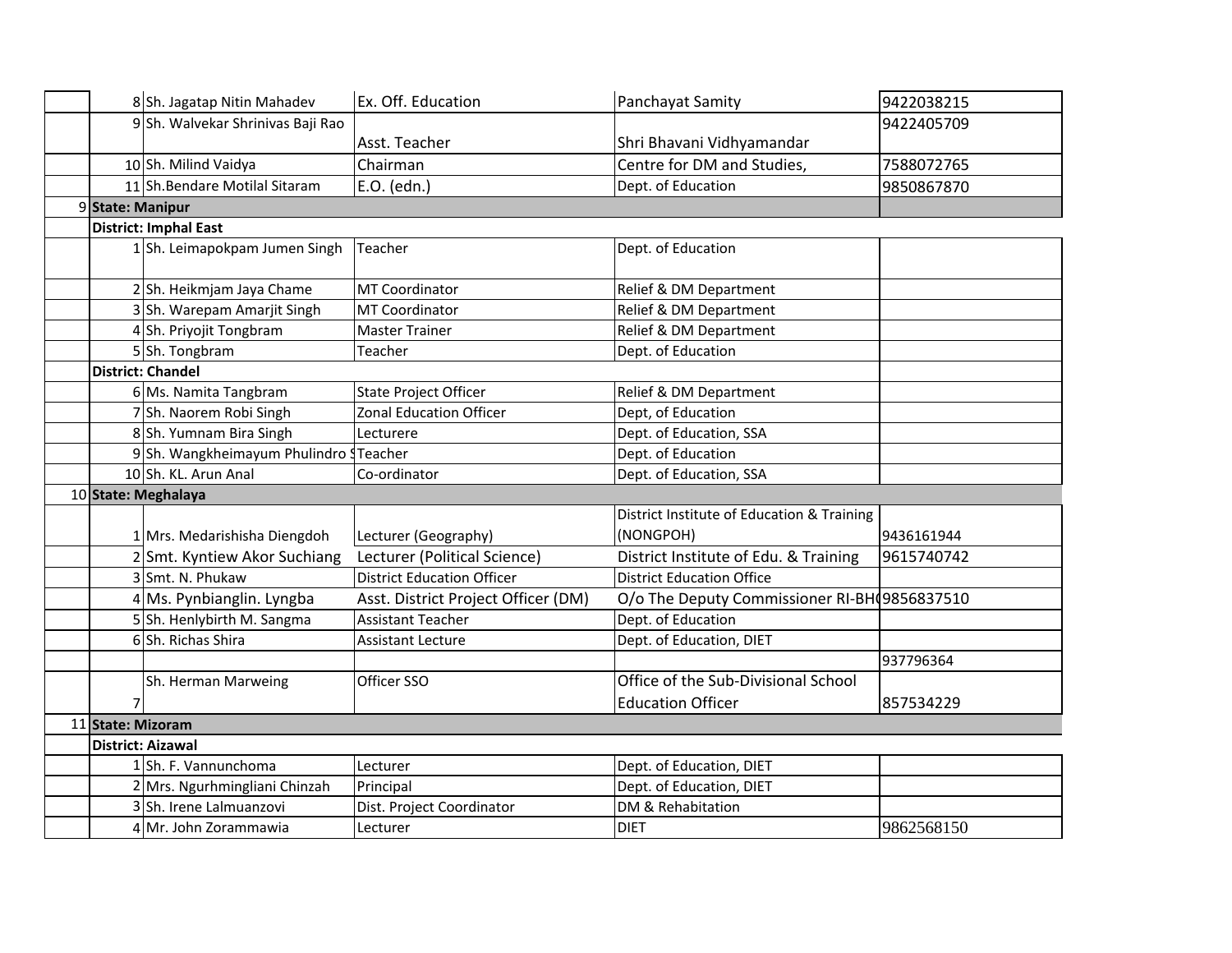| 5 Sh. Zothankima            | Lecturer                              | <b>DIET</b>                    |                  |
|-----------------------------|---------------------------------------|--------------------------------|------------------|
| <b>District: Serchhip</b>   |                                       |                                |                  |
| 6Sh. Zotinkimi              | Dist. Project Coordinator             | DM & Rehabitation              |                  |
| 7 Sh. Rebecca Lalbiakdiki   | Lecturer                              | Dept. of Education, DIET       |                  |
| 8 Sh. Zothanmawia           | Lecturer                              | Dept, of Education, DIET       |                  |
| 9 Sh. Vanzama               | Lecturer                              | Dept. of Ecuation, DIET        |                  |
| 10 Mr. P.C. Vanial Ruata    | Headmaster                            | <b>SCERT</b>                   | 9436351415       |
| 12 State: Nagaland          |                                       |                                |                  |
| <b>District: Mokokchung</b> |                                       |                                |                  |
| 1Sh. Jojansangpa            | <b>Graduate Teacher</b>               | Dept. of Education             | 9612936543       |
| 2 Sh. Imtiwapang            | <b>Graduate Teacher</b>               | Dept. of Education             | 9436207820       |
| 3 Sh. Lhuvizokho Khate      | Graduate Teacher                      | Dept. of Education             | 9436065626       |
| 4 Sh. Limasangla            | <b>Graduate Teacher</b>               | Dept. of Education             | 8974383797       |
| District: Kohima            |                                       |                                |                  |
| 5 Sh. Mhasikholie           | <b>Graduate Teacher</b>               | Dept. of Education             | 9436434696       |
| 6 Sh. Metozo                | <b>Graduate Teacher</b>               | Dept. of Education             | 9856373535       |
| 7 Ms. Khrienyuhunuo         | <b>Graduate Teacher</b>               | Dept. of Education             | 9402992755       |
| 8 Ms. Peleno Shuya          | <b>Assistant Teacher</b>              | Department of School Education | 9856290464       |
| 9 Ms. Khrolo-u koza         | Training & Capacity Building Officer. | <b>NSDMA</b>                   | 9612117254       |
| 10 Mr. S.K.Pal              | Sr. Graduate Teacher                  | Dept. of Education             | 9856861076       |
| 13 State: Punjab            |                                       |                                |                  |
| 1Sh. Ranjit Singh           | Naib-Tehsildar                        | Revenue Dept.                  | 098762-00466     |
| 2 Shri Avinash Kumar Pathak | Warden                                | Warden DOV NO. 2, Ludhiyana    | 9417520365       |
| 3 Sh. Surjit Sharma         | Deputy Chief Warden                   | Civil Defence, Amritsar        | 099140-81889     |
| 4Sh. Harish Behl            | Inspector                             | Police Dept., Amritsar         | 99155 01818      |
| 5 Sh. Avtar Singh           | <b>GSSS</b>                           | Dept. of Education, Amritsar   | 8146025400       |
| 6 Sh. Prem Lal Sharma       | Teacher                               | Dept. of Education, Ludhiyana  | 09888183089      |
| 7 Sh. Ravi Jyoti            | <b>DMC</b>                            | DM Cell                        | 9530670550       |
| 8 Sh. Tarsem Sharma         | Nayab Tehsildar                       | Tehsil Office, Ludhiyana       | $097790 - 50550$ |
| 14 State: Rajasthan         |                                       |                                |                  |
| Sh. Ravindra Prakash        |                                       | Dept. of Education, Bikaner    |                  |
| 1 Mahatma                   | Headmaster                            |                                | 9414051043       |
| 2 Sh. Ghos Mohammad Qadri   | Principal                             | Dept. of Education, Bikaner    | 9460100444       |
| 3 Sh. Sanjay Sengar         | <b>Head Master</b>                    | Dept. of Education, Bikaner    | 9414324303       |
| 4 Sh. Brij Mohan Khatri     | <b>Head Master</b>                    | Dept. of Education, Bikaner    | 9928585578       |
| 5 Sh. Mool Chand Suthar     | <b>Head Master</b>                    | Dept. of Education, Bikaner    | 9251051063       |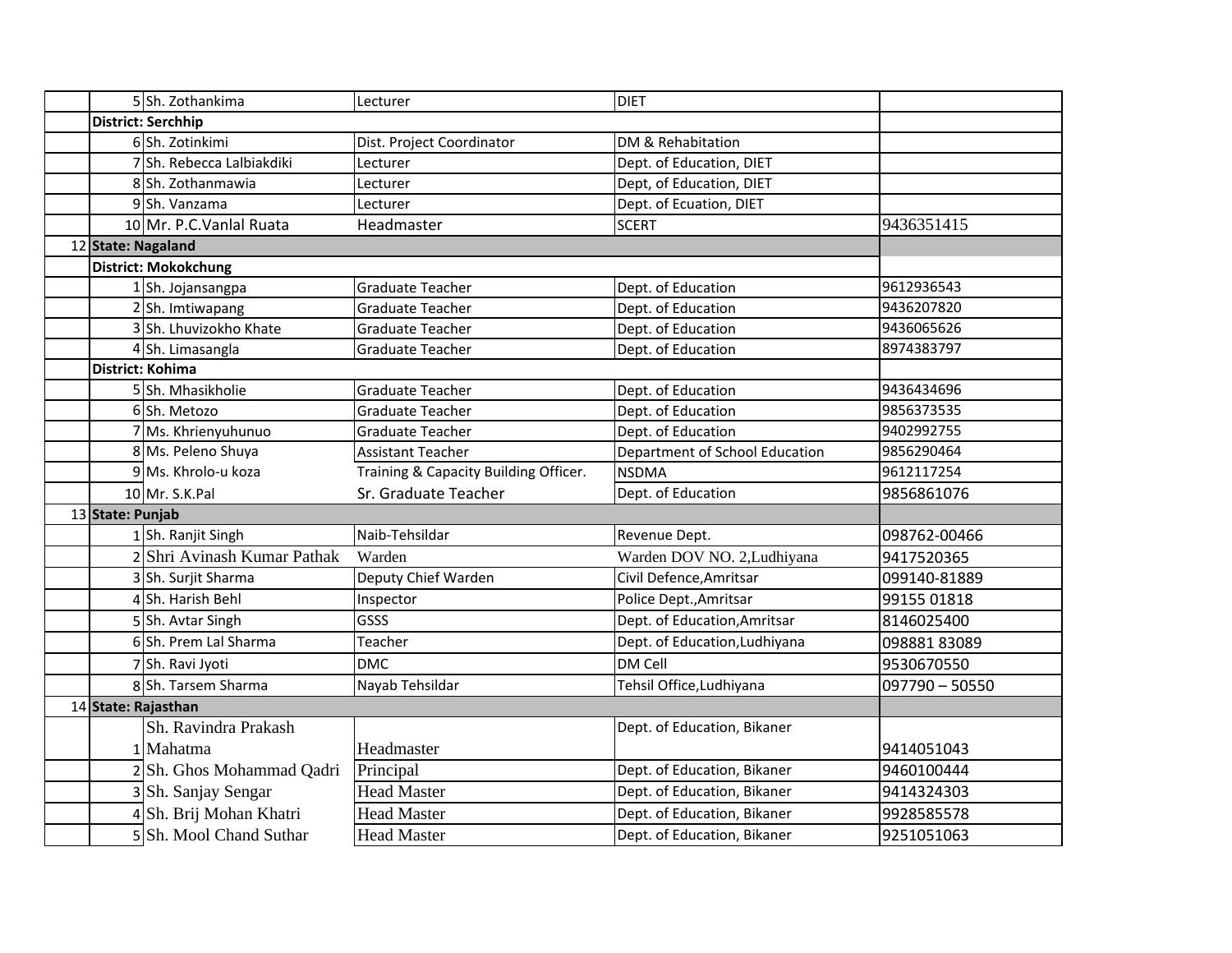| 6 Sh. Jagdish Prasad Rawat     | <b>Assistant Controller</b>        | Civil Defence, Alwar                            | 9351472888 |
|--------------------------------|------------------------------------|-------------------------------------------------|------------|
| 7 Sh. Nawal Singh Rathore      | Addl. DPC,                         | Dept. of Education, SSA                         | 9694096201 |
| 8 Sh. Pramod Kumar Sharma      | C.O.(Scourt)                       | Rajasthan State Bharat Scout and Gui 8003097168 |            |
| 9 Sh. Kamlesh Kumar Sharma     | Distt. Education Officer           | Office of the Distt. Education                  | 9414333216 |
| 10 Sh. Naresh Kumar Makkar     | <b>Head Master</b>                 | Dept. of Education                              | 9414428866 |
| 15 State: Sikkim               |                                    |                                                 |            |
| 1 Sh. D. K. Rai,               | Deputy Director                    | <b>HRDD</b>                                     | 9434117322 |
| 2Sh. Pema Yalmo                | Principal                          | Dept. of Education                              | 9832096436 |
| 3 Sh. T.B. Rai                 | <b>Assistant Education Officer</b> | Dept. of Education                              | 9832314335 |
| 4 Ms. Bindya Thapa             | Teacher                            | Dept. of Education                              | 9775932652 |
| 5 Sh. Abishek Kharel           | <b>Training Officer</b>            | <b>DDMA</b>                                     |            |
| 6 Sh. K.T. Wangchuk            | Dy. Director                       | <b>HRDD</b>                                     | 9434144024 |
| 7 Sh. Tshering T. Denzongpa    | Principal                          | Dept. of Education                              | 9933133172 |
| 8 Sh. Ananta Kumar Bhandari    | Headmaster                         | Dept. of Education                              | 9434174482 |
| 9 Ms. Chime Donka Denjongpa    | <b>Assistant Director</b>          | <b>Block Administration</b>                     | 9434256727 |
| 10 Shri Upendra Curunc         | Architect                          | <b>SSDMA Secretariat</b>                        | 9647889413 |
| 11 Sh. Keshav Koirala          | <b>Training Officer</b>            | <b>DDMA</b>                                     | 9547250939 |
| 16 State: Tripura              |                                    |                                                 |            |
| <b>District: North Tripura</b> |                                    |                                                 |            |
| 1 Sh. Ashim Bhattacharjee      | Teacher                            | Dept. of Education                              | 9436576288 |
| 2 Sh. Goutam Suklabaidya       | Teacher                            | Dept. of Education                              | 9436768901 |
| 3 Sh. Sanjib Das               | Teacher                            | Dept. of Education                              | 9436132500 |
| 4 Sh. Sanjoy Das               | Teacher                            | Dept. of Education                              | 9862418500 |
| 5 Sh. Sanjib Ghosh             | Teacher                            | Dept. of Education                              | 9436477454 |
| <b>District: West Tripura</b>  |                                    |                                                 |            |
| 5 Sh. Subir Chowhan            | Headmaster                         | Dept. of Education                              | 9436945244 |
| 6 Sh. Rabi Debbarma            | Inspector of School                | Dept. of Education                              |            |
| 7 Sh. Dilip Majumder           | Headmaster                         | Dept. of Education                              | 9436565571 |
| Sh. Nibir Sen                  | Principal                          | Dept. of Education                              | 9436504090 |
| 8 Sh. Er. Dulal Kr. Mukherjee  | Nodal Officer                      | Disaster Management                             |            |
| 10 Sh. George N. Debbarma      | Dy. Inspector                      | Dept. of Education                              | 9436128406 |
| 17 State: Uttar Pradesh        |                                    |                                                 |            |
| 1 Sh. Raj Narayan Verma        | <b>Technical Assistant</b>         | Dept of Education & Training                    | 9450176346 |
| 2 Sh. Ramesh Pankaj            | <b>Block Education Officer</b>     | Dept. of Education                              | 9451989782 |
| 3 Sh. Neeraj Mishra            | District Co-ordinator              | District Structure Dept.                        | 9839672530 |
| 4 Sh. Shalendra Verma          | District Co-ordinator              | <b>District Training Dept.</b>                  | 8005419277 |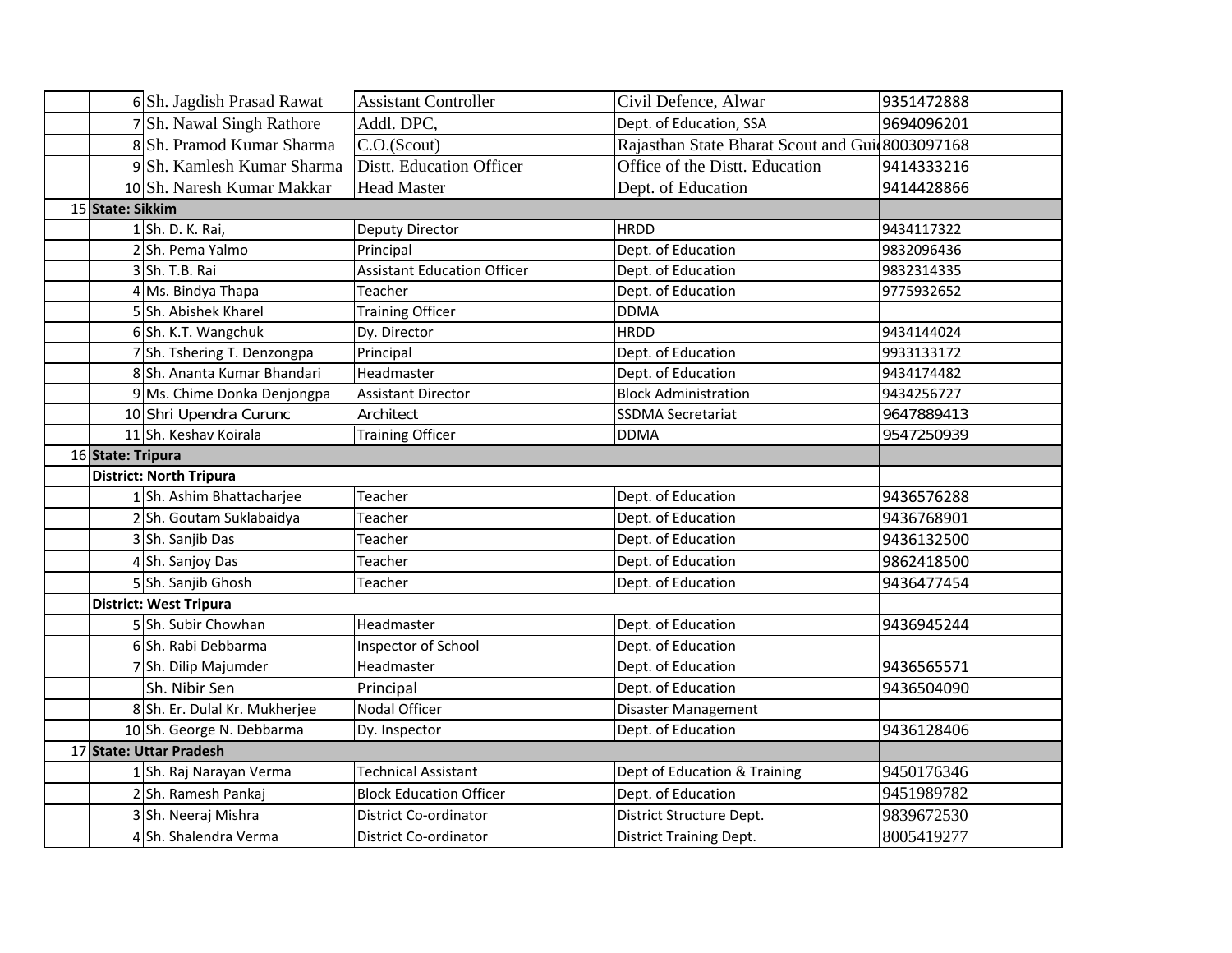| 5 Sh. RameshChandra Mishra    | <b>Assistant Teacher</b>                 | Dept. of Education                     | 9451238093 |
|-------------------------------|------------------------------------------|----------------------------------------|------------|
| 6 Sh. Ved Prakash Gupta       | <b>Block Education Officer</b>           | Dept. of Education                     | 8800376520 |
| 7 Sh. Rakesh Kumar Gaur       | <b>Block Education Officer</b>           | Dept. of Education                     | 9818219213 |
| 8 Sh. Sanjeev Kumar Gupta     | District Co-ordinator                    | District Structure Dept.               | 9412586780 |
| 9 Sh. Basant Ballabh Pant     | District Co-ordinator                    | <b>District Training Dept., SSA</b>    | 9868673221 |
| 10 Sh. Parvej Aalam           | <b>Assistant Teacher</b>                 | Dept. of Education                     | 9312243047 |
| 18 State: Uttarakhand         |                                          |                                        |            |
| District: Bageshwar           |                                          |                                        |            |
| 1 Sh.Kailash Prakash Chandola | Lecturer                                 | <b>DIET</b>                            | 9410377794 |
| 2 Sh. Mahendra Sigh Bisht     | Tehsildar, Kafligair                     | Tehesil office, Bageshwer              | 9927545045 |
| 3 Sh. Rajender Sigh Aeri      | Distt. tourism officer                   | Tourism Department, Bageshwer          | 9720033466 |
| 4 Sh. Pankaj Kumar Shukla     | Assisstant Teacher, Bageshwar            | Government Inter College               | 9837077737 |
| <b>District: Rudraprayag</b>  |                                          |                                        |            |
| 5 Ms. Meera Kantura           | DDM officer                              | <b>Distict DM Authority</b>            | 8859504022 |
| 6 Sh. S.S. Pawar              | Supervisor officer, Ratuda               | Supervisor, NSS                        | 9719409416 |
| 7 Sh. Govind Singh Bisht      | Lecturer officer, Ratuda                 | DIET, Dept. of Education               | 8126278511 |
| 8 Sh. Vinod Dhyani            | Distt. Edu & Trg officer, Ratuda         | DIET, Dept. of Education               | 9410526893 |
| 9Sh. Kushlanand Tripathi      | <b>Human Resources</b>                   | Cluster Resource Center, SSA, RP       | 9761046594 |
| 19 State: West Bengal         |                                          |                                        |            |
| <b>District: Darjeeling</b>   |                                          |                                        |            |
| 1 Smt. Asha Mukhia Lama       | SDMO                                     | <b>State District Office</b>           | 9832338458 |
| 2 Smt. Rinchen L. Sherpa      | <b>BDMO</b>                              | <b>Block District Office</b>           | 9434196755 |
| 3 Smt. Kaberi Subba           | <b>BDMO</b>                              | <b>Block District Office</b>           | 9733031588 |
| 4 Sh. Thendup Sherpa          | <b>BDMO</b>                              | <b>Block District Office</b>           | 9832450336 |
| 5 Sh. Sandesh Tamang          | <b>BDMO</b>                              | <b>Block District Office</b>           | 8670243347 |
| <b>District: Coochbehar</b>   |                                          |                                        |            |
| 6 Sh. Manojit Das             | SDDMO                                    | <b>Block District Office</b>           | 9232092705 |
| 7 Sh. Anirudhdha Roy          | <b>BDMO</b>                              | <b>Block District Office</b>           | 9800037256 |
| 8 Sh. Animesh Debnath         | SI                                       | Dept. of Education                     | 9474416050 |
| 9 Sh. Tarun Kumar Singha      | $\overline{\mathsf{S}}$                  | Dept. of Education                     | 9830753164 |
| 10 Sh. Arup Chowdhury         | <b>Block Disaster Management Officer</b> | <b>Block Development Office</b>        | 9433366221 |
| 20 UT's: Andaman & Nicobar    |                                          |                                        |            |
| 1Sh. Janik Ram                | Liaison Officer                          | <b>District of Disaster Management</b> | 9476000071 |
| 21 State: Jammu & Kashmir     |                                          |                                        |            |
| District: Kupwara             |                                          |                                        |            |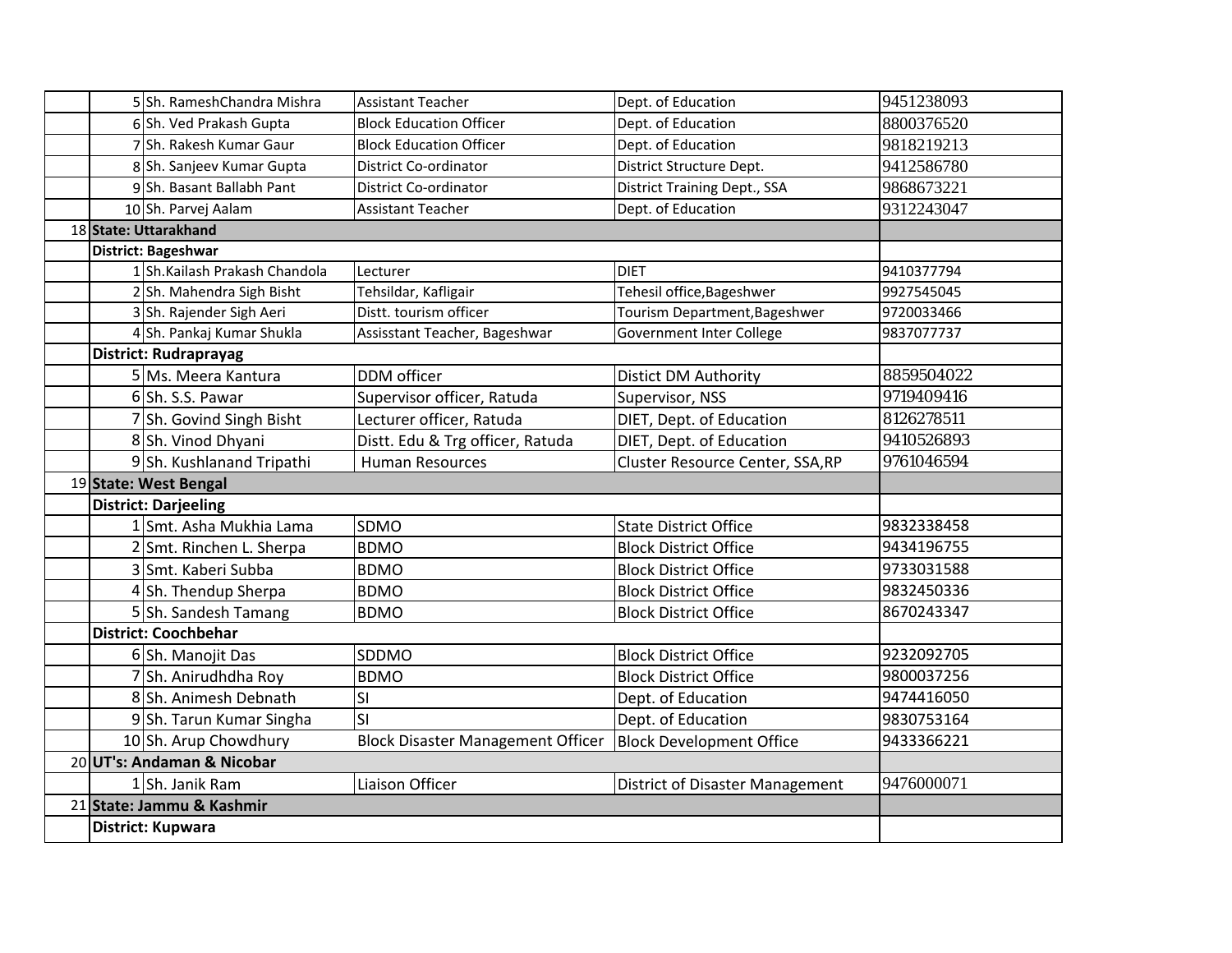| Sh. GH. Mohammad Kumar     | HOD               | Dept. of Education         | 9858391980    |
|----------------------------|-------------------|----------------------------|---------------|
| 2Sh. Mohammad Shafi Wani   | <b>HOD</b>        | Dept. of Education         | : 09596053734 |
| District: Ladakh           |                   |                            |               |
| 3 Sh. Gurmet Namgail       | Naib:-Tehsildar   | <b>Tehsildar Office</b>    | 9419177579    |
| 4 Sh. Mokhtar. Ali         | Teacher           | DYS & Sport Office         | 9469271210    |
| 5 Sh. Lobzang Rigzin       | IZEO              | Dept. of Education         | 9419218293    |
| 6 Sh. Stanzin Khentse      | Programme Manager | Dept. of Rural Development | 9622982102    |
| 22 UT's: Chandigarh        |                   |                            |               |
| 1Sh. Raman Kumar           | Teacher           | Dept. of Education         | 9646035135    |
| 2 Sh. Ramandeep Kaur       | Teacher           | Dept. of Education         | 8968068516    |
| 3 Sh. Sanjay Kumar         | Teacher           | Dept. of Education         | 9814455466    |
| 4Dr. Rajender Kumar Sharma | Teacher           | Dept. of Education         | 9417297349    |
| 5 Sh. Balram Kaushal       | Lecturer          | Dept. of Education         | 9501010539    |
|                            |                   | <b>Total</b>               | 204           |